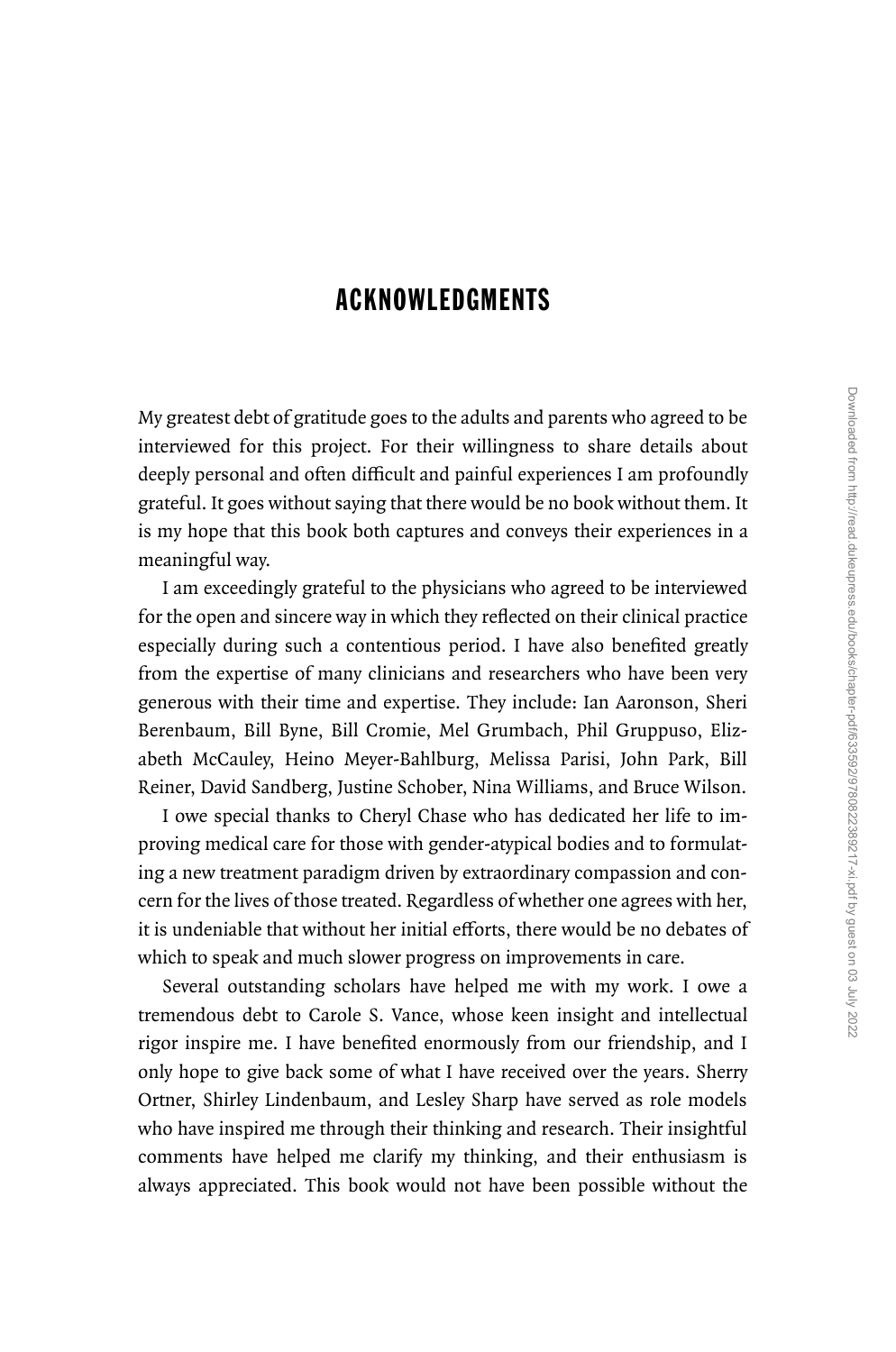pioneering work of Suzanne Kessler. It is my hope that this research complements her trailblazing work. I thank her and Rebecca Young for their knowledgeable, detailed, and thoughtful readings of the manuscript and their critical insights.

Numerous other colleagues and friends have provided wonderfully provocative ideas, intellectual insight, or encouragement during the course of this project. They are: Marcus Arana, Anthony Asciutto, Arlene Baratz, Karl Bryant, David Cameron, Adele Clarke, Alice Dreger, Betsy Driver, Steve Epstein, Ellen Feder, Jennifer Fishman, Jane Goto, Janet Green, Thea Hillman, Emi Koyama, Geertje Mak, Ilan Meyer, Ali Miller, Iain Morland, Sharon Preves, Alison Redick, Anne Tamar-Mattis, and David Valentine.

Several institutions have supported this research through its many stages. I could not have completed it without the generous funding of an Individual Research Grant and the Richard Carley Hunt Publication Grant, both from the Wenner-Gren Foundation for Anthropological Research. I am indebted to the Sexuality Research Fellowship Program (SRFP) of the Social Science Research Council (with funds provided by the Ford Foundation) for supporting my work through a Sexuality Research Fellowship and a Sexuality and Policy Fellowship. For ten years SRFP provided funding to projects that otherwise might never have been completed, and I am sorry to have seen it end. Many thanks are due to Diane DiMauro for shepherding the program during its existence. I also received excellent research assistance from Dana Greenfield at Barnard College and from Candace Frazier through the Program in Feminist Studies at Stanford University.

Stanford University and especially the Center for Biomedical Ethics have provided a valuable incubation period for me to reflect on this work. I am extraordinarily grateful for the support and intellectual engagement from everyone there, but especially from Barbara Koenig, David Magnus, Judy Illes, Anne Footer, Sandra Lee, Holly Tabor, and Chris Scott.

I thank Ken Wissoker for seeing value in what I had to say and Courtney Berger, Molly Balikov, and everyone at Duke for bringing the book into being. I am indebted to Erika Büky for her editorial wisdom and Petra Dreiser for her copyediting. Kate Ouderkirk diligently transcribed the hundreds of hours of interviews on which this book is based, and I am very thankful for her keen ear and able fingers. Chris Stave at Lane Library at Stanford University provided excellent assistance locating references. Margie Towery proved herself to be the champion of indexers.

Many have encouraged and supported me over the years of research and writing. This support has sustained me and was especially critical as I was